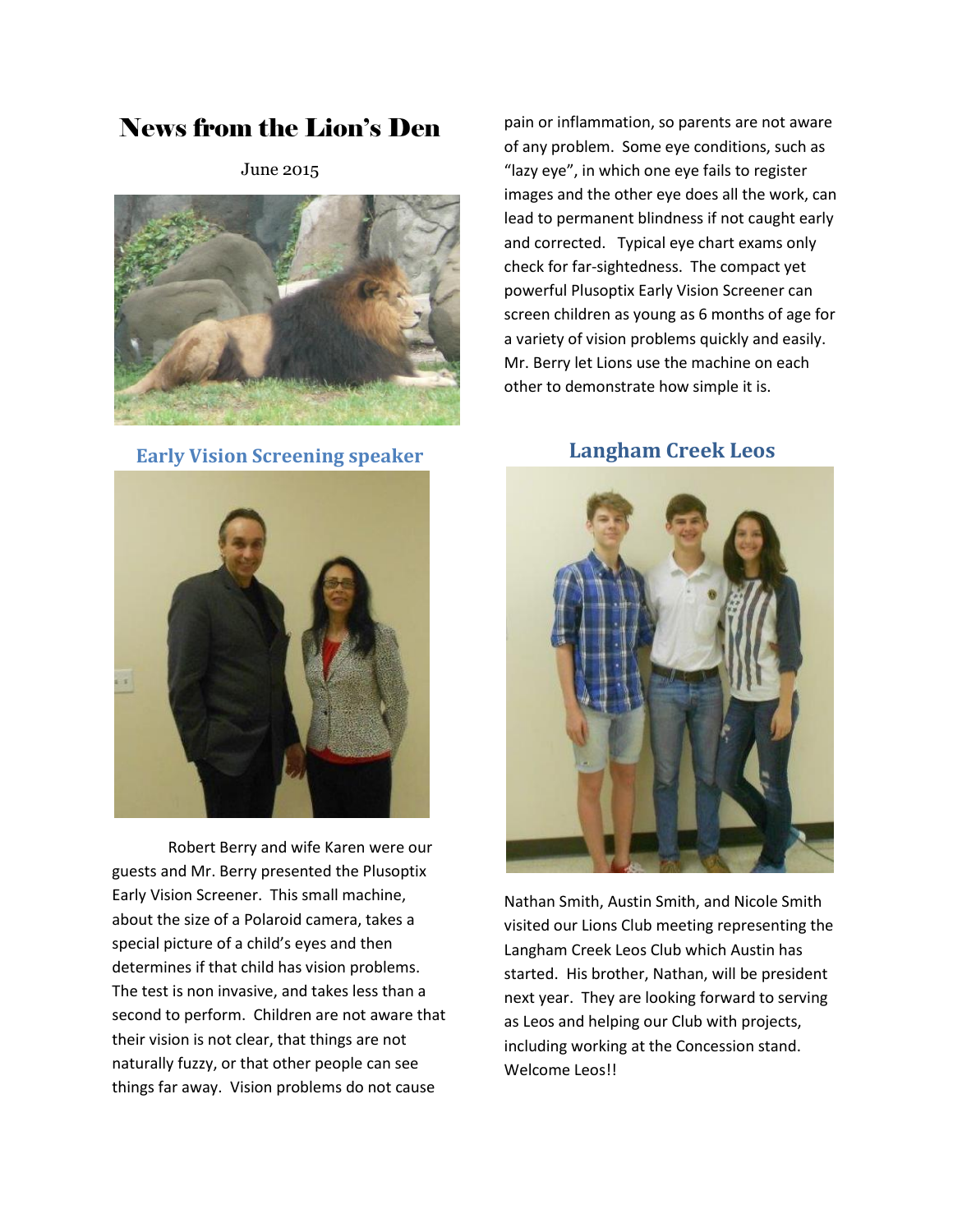### **State Hall of Fame**

Lion C. Don Robinson, a charter member of the Houston Lions Club since 1957, was inducted into the State Lions Hall of Fame at the State Convention in College Station recently. District 2S-2 Governor Chris Moorman read the inscription on the plaque, and wife Marie, placed the medal around Lion Don's neck. Their daughters and grandchildren were present for the ceremony. Lion Don was the campaign manager when our own C. Howard Leverett ran and was elected as International Director. He was also instrumental in the campaign of Past International Director Marshall Cooper. He served at District Governor in 1982. Lion Don continues to serve as our Tail Twister. Congratulations are proudly given to Lion Don for all his accomplishments.







#### *Eyeglass Collection*

For the past Lions year, I have been counting and totaling the number of used eyeglasses that we collect and donate to the Conroe Lions Eyeglass Recycling Center. I typically pick up eyeglasses from about 40 different optometrists within the Cy-Fair area about every 6-8 weeks. For the Lions year 2014-2015, Houston Cy-Fair Lions Club has collected and donated 6,281 pairs of used eyeglasses. These are catalogued at the Conroe Eyeglass Recycling Center, and used for mission trips to various countries. This last pick up, I took the broken frames and donated them to the nurses at all of the Cy-Fair schools to be used as parts to repair broken glasses of students. The school nurses can remove and replace screws, nose pieces, or temple pieces as needed for the kids from these broken eyeglasses.

#### *Up Coming Events*

Lions Club Installation meeting Tuesday June 9, at 7PM, with DG Noah Speer as installing officer. Guests and spouses welcome. Please call Lion Sandy at 281-550-2798 by Friday June 5 to reserve your meal for this important program

Regular Lions Club meeting Tuesday June 23 at 7PM.